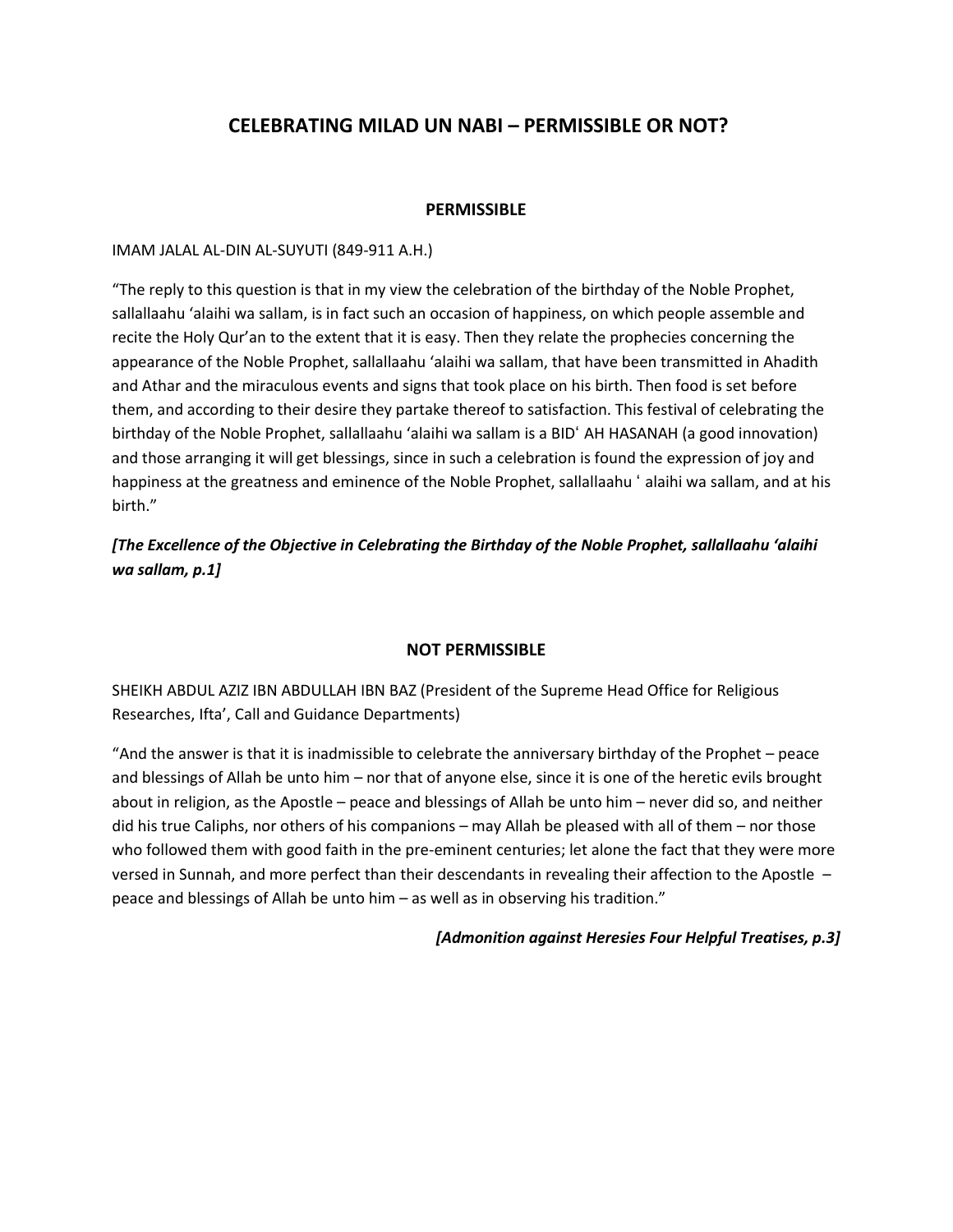### **BASES FOR NON-PERMISSIBILITY GIVEN BY SHEIK IBN BAZ**

- 1. "It is established as valid that the Prophet peace and blessings of Allah be unto him said:  $($ If anyone introduces into this affair of ours anything which does not belong to it, it is rejected)." (p.3)
- 2. "In another tradition he said: (You must observe my own precepts [Sunnah], and the precepts of the Rightly Guided True Caliphs after me. Let all of you abide by them, and cling stubbornly to them, and beware of novelties, since each novelty is a heresy, and each heresy is an error)." (pp. 3-4)

"There are many other traditions to that effect, such as the saying of the Apostle – peace and blessings of Allah be unto him – in the course of a Friday sermon: (and now to our topic: the best speech is that of the Qur'an, and the best guidance is that of Muhammad – peace and blessings of Allah be unto him - , and the most wicked matter is that of heretic innovations, and each heresy is an error). Imam Muslim transmitted it in his Sahih." (p.5)

3. "Allah also says: (This day have I perfected your religion for you and have chosen for you Islam as your religion).... To bring about such birthday celebrations (Mawalid) purports that Allah – praise be to Him – has not completed the religion to this nation, and that the Apostle – peace and blessings of Allah be unto him – did not announce what should be observed by the nation, till those later people came up, and introduced into the religion of Allah what Allah has not sanctioned, on the pretence that this matter enables them to get close to the consent of Allah, despite the fact that it, sure enough, involves a serious menace, and an opposition to Allah – praise be to Him – as well as to the Apostle – peace and blessings of Allah be unto him – at a time when the Almighty Allah – glory be to Him – had perfected the religion for His human beings and completed His favour upon them." (pp.4-5)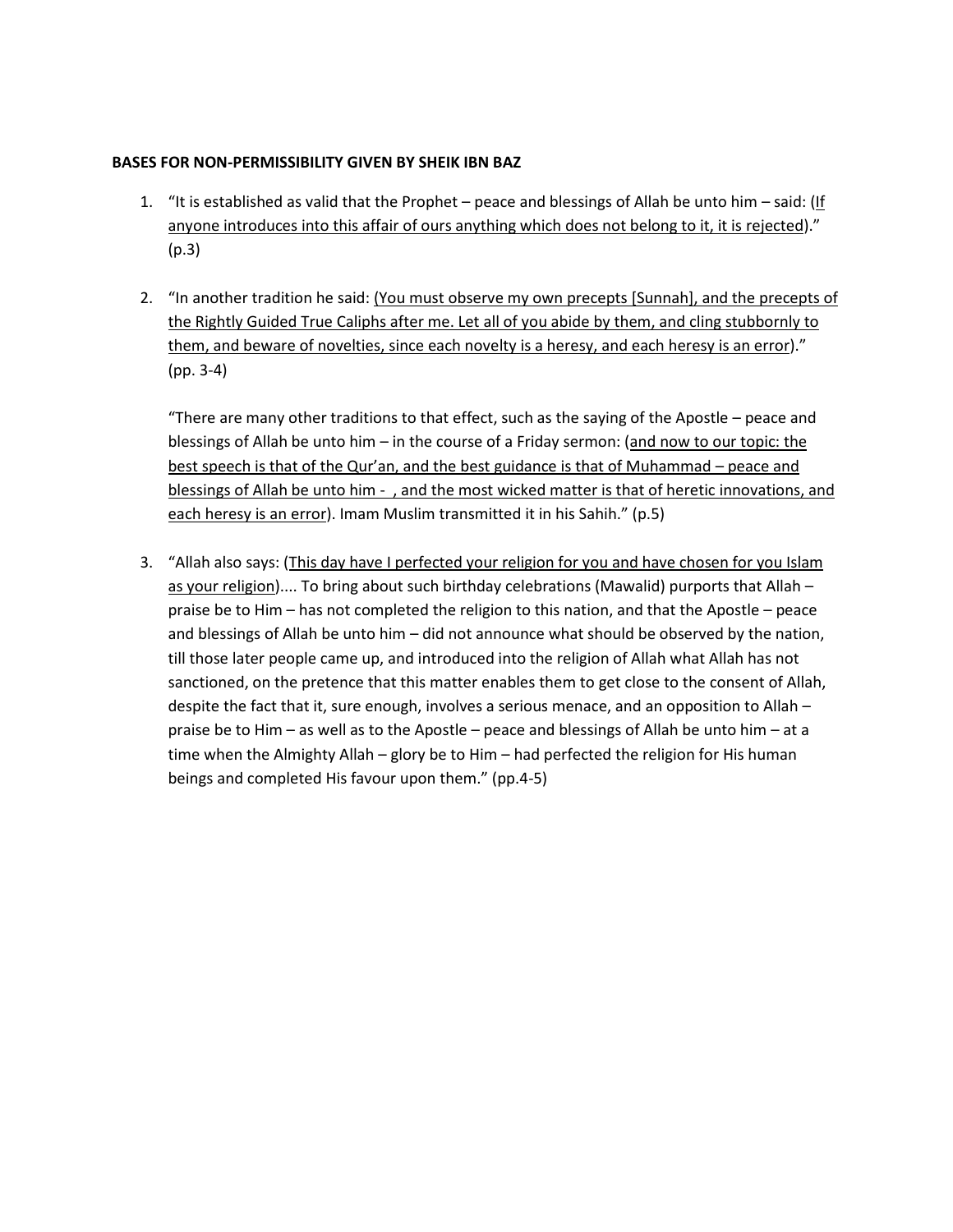### **DISCUSSION OF THESE BASES**

## BASIS NO. 2

# "*Iyyaakum wa muhdathaatul-umuu-fa inna kulla muhdathatin bid'atun wa kulla bid'atin dalaalah*"

"Beware of matters newly begun, for EVERY (KULL) matter newly begun is an innovation and EVERY (KULL) innovation is misguidance," (some versions of the Hadith add "and EVERY misguidance is in the Fire").

"Scholars say that the above Hadith does not refer to ALL NEW THINGS without restriction, but only to those which nothing in Sacred Law attests to the validity of. The use of the word EVERY (KULL) in the Hadith does not indicate an absolute generalization, for there are many examples of similar generalizations in the Koran and sunna that are not applicable without restriction, but rather are qualified by restrictions found in other primary textual evidence."

(Shaikh Nuh Ha Mim Keller, Reliance of the Traveller, p.906).

# **EXAMPLES OF THE USE OF THE WORD "KULL" (EVERY) IN THE HOLY QUR'AN NOT MEANING EVERY WITHOUT QUALIFICATION.**

1. "But when they forgot what they had been reminded of, We opened unto them, the doors of EVERYTHING (KULL SHAI)." (6:44)

However the doors of Mercy were not opened unto them.

2. "Behold I found a woman ruling over them and she has been given of EVERYTHING (KULL SHAI), and hers is a mighty throne." (27:23)

However she had not been given of the wealth and power of Saiyidinaa Sulaiman, 'alaihis-salaam, etc.

3. "(a wind) destroying EVERYTHING (KULL SHAI) by the commandment of its Lord. And morning found them so that nothing could be seen except their dwellings." (46:25)

However their dwellings had not been destroyed.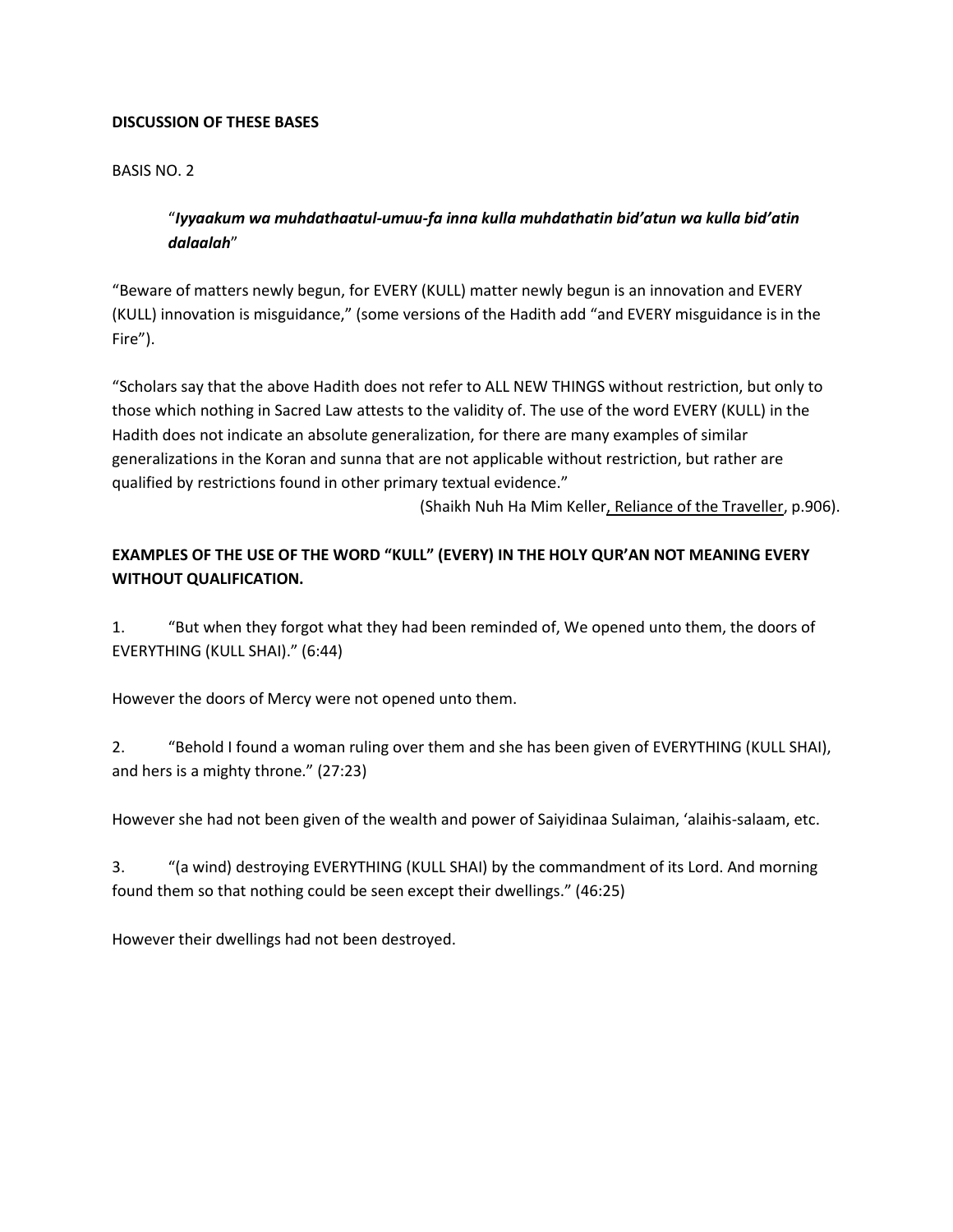UNWARRANTED DIVISION OF BIDAH BY THOSE WHO DO NOT ALLOW ANY RESTRICTION OR QUALIFICATION TO THE WORDS "EVERY NEW THING IS A BIDʻ AH AND EVERY BIDʻ AH IS MISGUIDANCE."

After postulating that EVERY (KULL) new thing is an innovation and therefore, ipso facto, misguidance, proponents were forced to seek a Makhraj (a way out) of the difficulty in which they found themselves. They could neither eat nor drink nor dress, nor travel, nor do business, nor manufacture etc., without utilising NEW THINGS which they had hitherto ruled to be MISGUIDANCE. So they, not so cleverly, INNOVATED a division of Bidʻ ah into BIDʻ AH DUNYAWIYYAH (worldly Bidʻ ah) and BIDʻ AH DEENIYYAH (Deeni Bidʻ ah), ruling that it is the Bidʻ ah Deeniyyah that is misguidance and that the Bidʻ ah Dunyawiyyah is allowed. THIS INNOVATED DIVISION HAS NO BASIS IN THE QUR'AN AND SUNNAH. In addition to this, it rules EVERY NEW THING that is classified as "WORLDLY" as permissible, when even the blind can see that this cannot be so.

And if EVERY BIDʻ AH is misguidance (without exception or qualification) how can one explain the words of SAIYIDUNAA UMAR, radiyallaahu Taʻ ala ʻ anhu, in relation to the congregational Salatut-Tarawih behind one Imam,

#### **"NIʻ MAL - BIDʻ ATU HAADHIHI"**

"What an excellent Bidʻ ah this is"

(Sahih al-Bukhari, Vol.3, Hadith No.227)

(Some versions of the Hadith state "Niʻ matil Bidʻ atu Haadhihi")

Was he, radiyallaahu Taʻ ala ʻ anhu, saying "What an excellent misguidance this is"?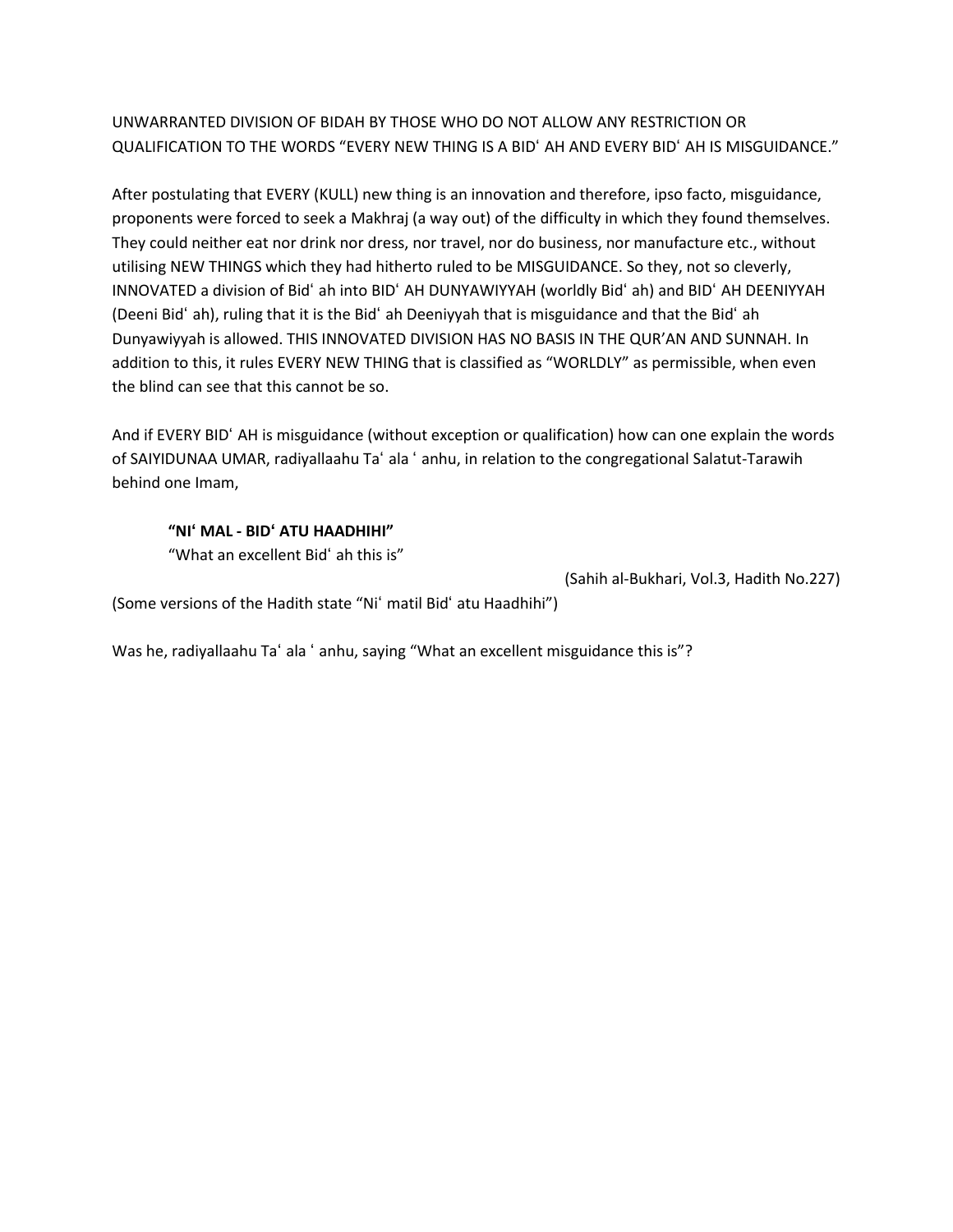#### **"Man ahdatha fī amrinā haadhaa maa laisa minhu, fa huwa radd."**

(al-Bukhari & Muslim) Whoever initiates into this affair of ours that which is not from it, then it is rejected.

#### **"Man ʻ amila ʻ amalan laisa ʻ alaihi amrunaa fa huwa radd."**

(Imam Muslim) Whoever does an action which our affair is not (in agreement with), then it is rejected.

"The words 'maa laisa minhu' (that which is not from it) is an indication that the initiation of that which does not oppose the Book or the Sunnah (as we will establish after) is not objectionable or blameworthy."

(Mulla Ali al-Qari, (d.1014 A.H.), Mirqāt al-Mafātīh Vol.1, p.215)

#### GOOD NEWLY-BEGUN MATTERS AND EVIL NEWLY-BEGUN MATTERS

**"Man sanna fil-Islaami sunnatan hasanatan, fa lahu ajruhaa wa ajru man ʻ amila bihaa min baʻ dihi min ghairi an yanqusa min ujoorihim shai-an. Wa man sanna sunnatan saiyi-atan kaana alaihi wizruhaa wa wizru man camila bihaa min baʻ dihi min ghairi an yanqusa min awzaarihin shai-an,"** 

(Rawaahu Muslim)

"He who inaugurates a good sunnah (practice) in Islam earns the reward of it and of all who perform it after him without diminishing their own rewards in the slightest. And he who inaugurates an evil sunnah (practice) is guilty of the sin of it and of all who perform it after him without diminishing their own sins in the slightest."

(Imam Muslim)

Sunnah : a way, course, rule, mode or manner of acting or conduct of life or the like. (Arabic – English Lexicon – Edward William Lane. Part 4 p.1438)

IMAM AL-SHAFIʻ I (150-204 A.H.) explains this further:

"The new things that are brought about are of two kinds. One kind is that which is brought about inconsistent with the Qur'an or the Sunnah or an Athar or an Ijmāʻ (consensus). This is the category of Bidʻ ah Dalālah (heretic innovations). And the second is that which is initiated from goof things not inconsistent with any of the above. This is a new thing that is not blameworthy or objectionable.

"And (Saiyidunaa) Umar, radiallaahu ʻ anhu did say in relation to the Qiyām in the month of Ramadan (i.e. congregational Salatut-Tarawīh) 'What an excellent Bidʻ ah this is'" (taken from Imam al-Baihaqi's (384-458 A.H.) Manāqib al-Shafiʻ i).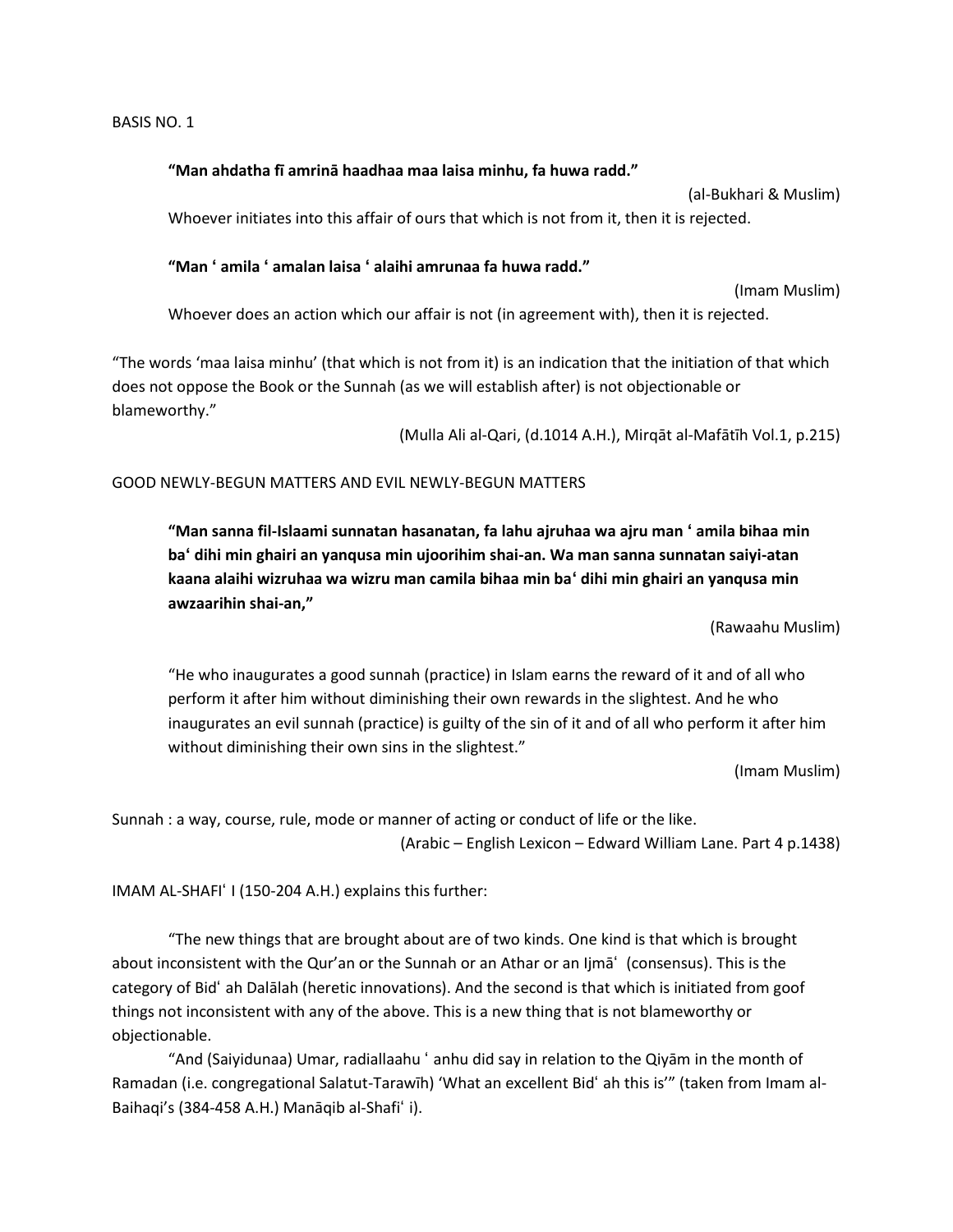#### IMAM ʻ IZZ IBN ABD AL-SALĀM (577-660 A.H.) (from his al-Qawāʻ id al-Kubra)

#### "Innovations are

either WAJIB like studying grammar to understand the words of Allah (Ta'ala) and of His Messenger (sallallaahu ʻ alaihi wa sallam) and the writing of Usul al-Fiqh and the discussions oh Jarh and Ta'dīl

or HARAAM like the doctrines of the Jabariyyah and the Qadariyyah and the Murji'ah and the Anthropomorphists and the refutation of these is from the innovations that are WAJIB because the safeguarding of the Shariʻ ah from these innovations are Fard Kifayah

or MANDUB like setting up inns and educational institutions and every Ihsan not known in the first period and the Tarawih i.e. in general congregation and the discussions on the intricacies of Tasawwuf

or MAKRUH like embellishing the Masajid and decorating the copies of the Holy Qur'an

or MUBĀH like shaking hands after Salatul-Fajr and Salatul-ʻ Asr and to extend the enjoyment of varieties of food and drink and of houses."

[Mulla Ali Qari – Mirqāt, Vol.1 p.216]

SHAIKH ABDULLAH MUHAMMAD GHIMARI (20<sup>th</sup> century Moroccan Hadith expert born in 1328 A.H.) (on Shaikh Izz ibn Abd al-Salām's classification of Bidʻ ah)

"His words on the subject display his keen insight and comprehensive knowledge of both the principles of jurisprudence and the human advantages and disadvantages in view of which the Lawgiver has established the rulings of Sacred Law."

"Because his classification of innovation (Bidʻ ah) was established on a firm basis in Islamic jurisprudence and legal principles it was confirmed by Imam Nawawi, Ibn Hajar, ʻ Asqalani and the vast majority of Islamic scholars, who received his words with acceptance and viewed it obligatory to apply them to the new events and contingencies that occur with the changing times and the peoples who live in them."

(Adillah Ahl al-Sunnah wa al-Jamaʻ a, pp. 145-147)

#### IMAM AN-NAWAWI, HAFIZ OF HADITH (631-676 A.H.) (from his TAHDHIB AL-ASMĀ WAL-LUGHĀT)

"Bidʻ ah in the Shariʻ ah is the bringing about a new thing that was not there in the time of Rasulullaah (sallallaahu ʻ alaihi wa sallam) and it is divided into Hasanah (good) and Qabihah (ugly and disapproved)."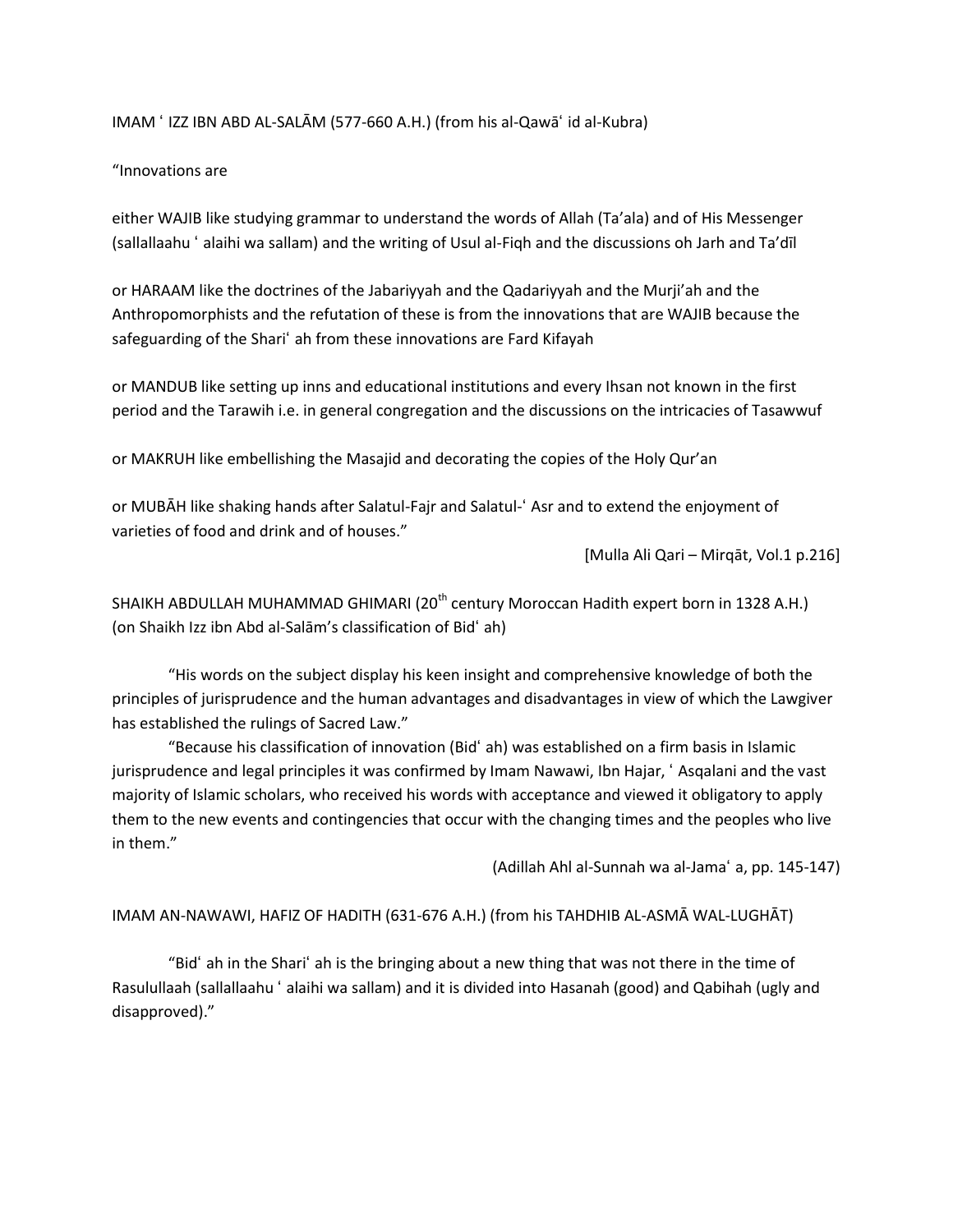#### SHAYKH IBN HAJAR AL-ASQALĀNI (773A.H.-852A.H.) (FATH AL-BĀRĪ Vol. 4, p. 298)

"And the ascertainment is that if it (a Bidʻ ah) is from that which is classified under that which is Mustahsin (approved and commendable) then it is a Hasanah (good) and if it is from that which is classified under that which is Mustaqbih (disapproved) then it is disapproved. Otherwise it is from the category of Mubāh (the allowed). And it (Bidʻ ah) is divided into the five rules. (i.e. Wajib, Mandūb, Mubāh, Makruh and Haraam)."

BASIS NO. 3

## **"This day have I perfected your religion for you, completed My favour upon you, and have chosen Islam as your religion."** (al-Qur'an, 5:3)

If, as Shaikh Ibn Baz holds, "perfection of the Dīn" means that EVERY new thing, even if it is good, is "what Allah has not sanctioned", and involves a serious menace, and an opposition to Allah – praise be to Him – as well as to His Apostle – peace and blessings of Allah be unto him" would the ruling now be given that the following new things, initiated after the revelation of the above Ayah in 10A.H., need to be classified as Haraam?

- 1. The collection of the Qur'an into the SUHUF by the Noble Companions Abu Bakr, Umar and Zaid ibn Thabit, radiyallaahu Ta'ala ʻ anhum.
- 2. The gathering of the worshippers into one congregation for Salatut-Tarawih by the Noble Companion, Umar, radiyallaahu Ta'ala ʻ anhu.
- 3. The moving back of the Maqam Ibrahim from its position of being attached to the Kaʻ bah by the Noble Companion Umar, radiyallaahu Ta'ala ʻ anhu (as transmitted by Imam al-Baihaqi with a strong chain of narrators) and his building an enclosure for it.
- 4. The writing of a number of Masahif of the Holy Qur'an under the instruction of the Noble Companion Uthman, radiyallaahu Ta'ala ʻ anhu.
- 5. The additional Adhan for Salaatul-Jumuʻ ah (now the first Adhan) introduced by the Noble Companion Uthman, radiyallaahu Ta'ala ʻ anhu.
- 6. The diacritical marks (Fathah, Dammah, Kasrah, etc) to facilitate the correct pronunciation of the Holy Qur'an and the writing of the Qur'an with them, invented by Tābi-īn.
- 7. The Sciences of the Qur'an (Ulum al-Qur'an)
- 8. The Sciences of the Hadith (Ulum al-Hadith)
- 9. The Usul al-Fiqh
- 10. The collections of Ahadith.

etc.,etc.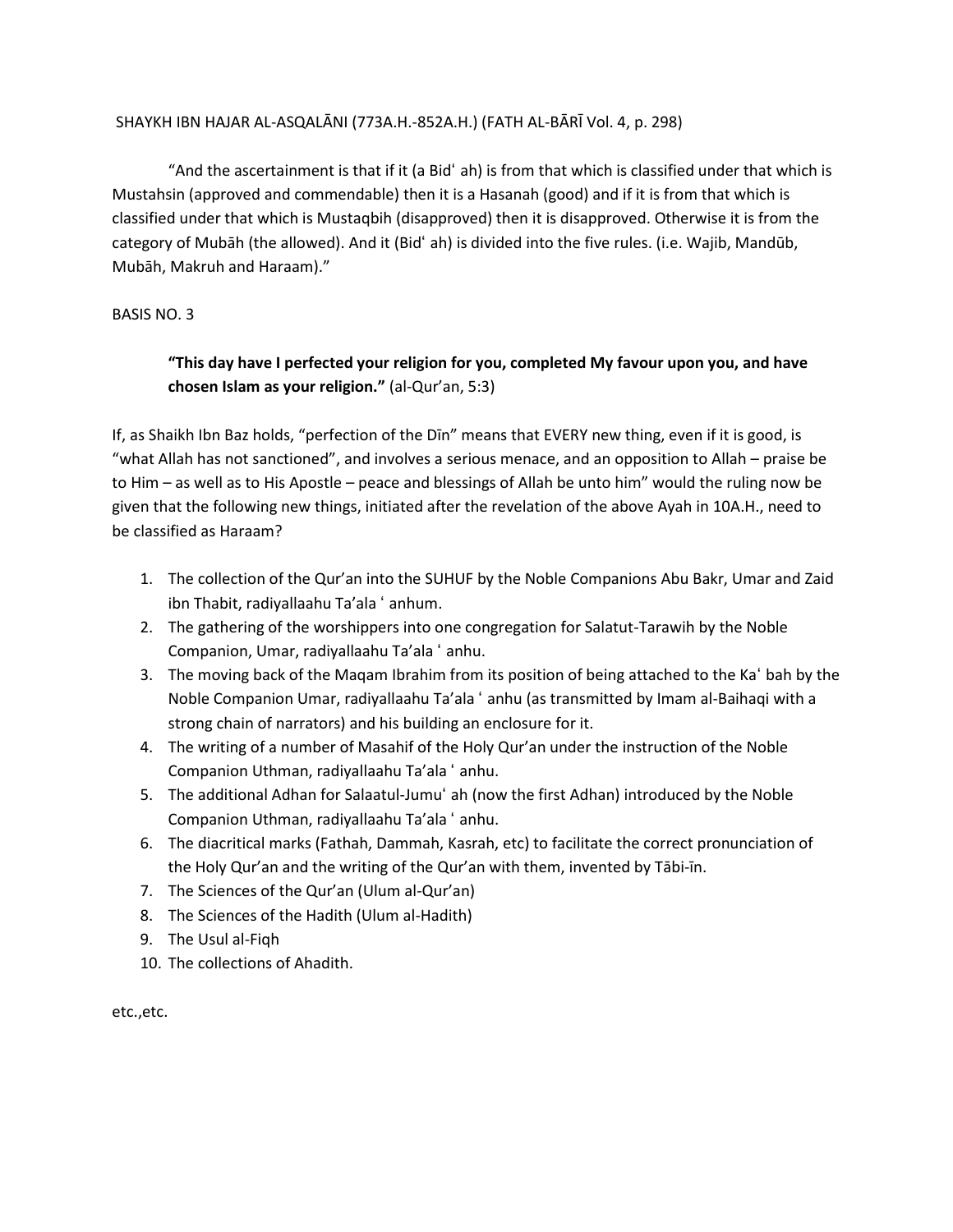#### **CELEBRATING MILAD UN NABI (sallallaahu ʻ alaihi wa sallam)**

1. IMAM ABU SHAMA [the Shaikh of Imam an-Nawawi, 631-676 A.H] (from his Al-Baith ʻ ali Inkar al-Bidʻ ah wal Hawadith)

"one of the best innovations in our time is what is being done every year on the Prophet's Birthday, such as giving charity, doing good deeds, displaying ornaments and expressing joy, for that expresses the feelings of love and veneration for him in the hearts of those who are celebrating, and also shows thankfulness to Allah for His Bounty in sending the Messenger (sallallaahu ʻ alaihi wa sallam) the one who has been sent as a Mercy to the worlds."

2. SHAIKH IBN TAIMIYAH (661-728 A.H.)(from the Majmaʻ Fatawa Ibn Taimiyah, Vol.23, p163 and also his Iqtida al-Sirat al-Mustaqim, pp 294-295)

"And similarly what some people innovate by analogy with Christians, who celebrate the birth of Jesus, ʻ alaihis salaam, or out of love for the Prophet and to exalt him and may Allah reward them for this love and effort, not on the fact that it is an innovation.....To celebrate and honour the birth of the Prophet and to take it as an honoured season, as some of the people are doing, is good, and in it there is a great reward, because of their good intentions in honouring the Prophet."

3. IMAM AL SUBKI (683-756 A.H.)

"Whenever we gather to remember the Prophet's birth, an intimacy enters our hearts and we feel something unusual."

4. IMAM IBN KATHIR, HAFIZ OF HADITH (701-774 A.H.) [from his Mawlid Rasul Allah]

"The night of the Prophet's birth is a magnificent, blessed and holy night, a night of bliss for the believers, pure, radiant with lights and of immeasurable price."

5. IMAM AL-SUYUTI, HAFIZ OF HADITH (849-911 A.H.)[from his Husn al-Maqsid fi ʻ Amal al-Mawlid]

"The festival of celebrating the Birthday of the Noble Prophet, (sallallaahu ʻ alaihi wa sallam), is a Bidʻ ah Hasanah (a good innovation) and those arranging it will get blessings, since in such a celebration is found the expression of joy and happiness at the greatness and eminence of the Noble Prophet, sallallaahu ʻ alaihi wa sallam, and at his birth."

6. SHAIKH AS-SAKHĀWI (d. 902 A.H.)(the foremost student of Shaikh Ibn Hajar al-Asqalani)

"No one in the (first) three centuries celebrated it (the Mawlid) – verily it started afterwards. Then the people of Islam (Ahl al-Islam) from all regions and large cities have continued to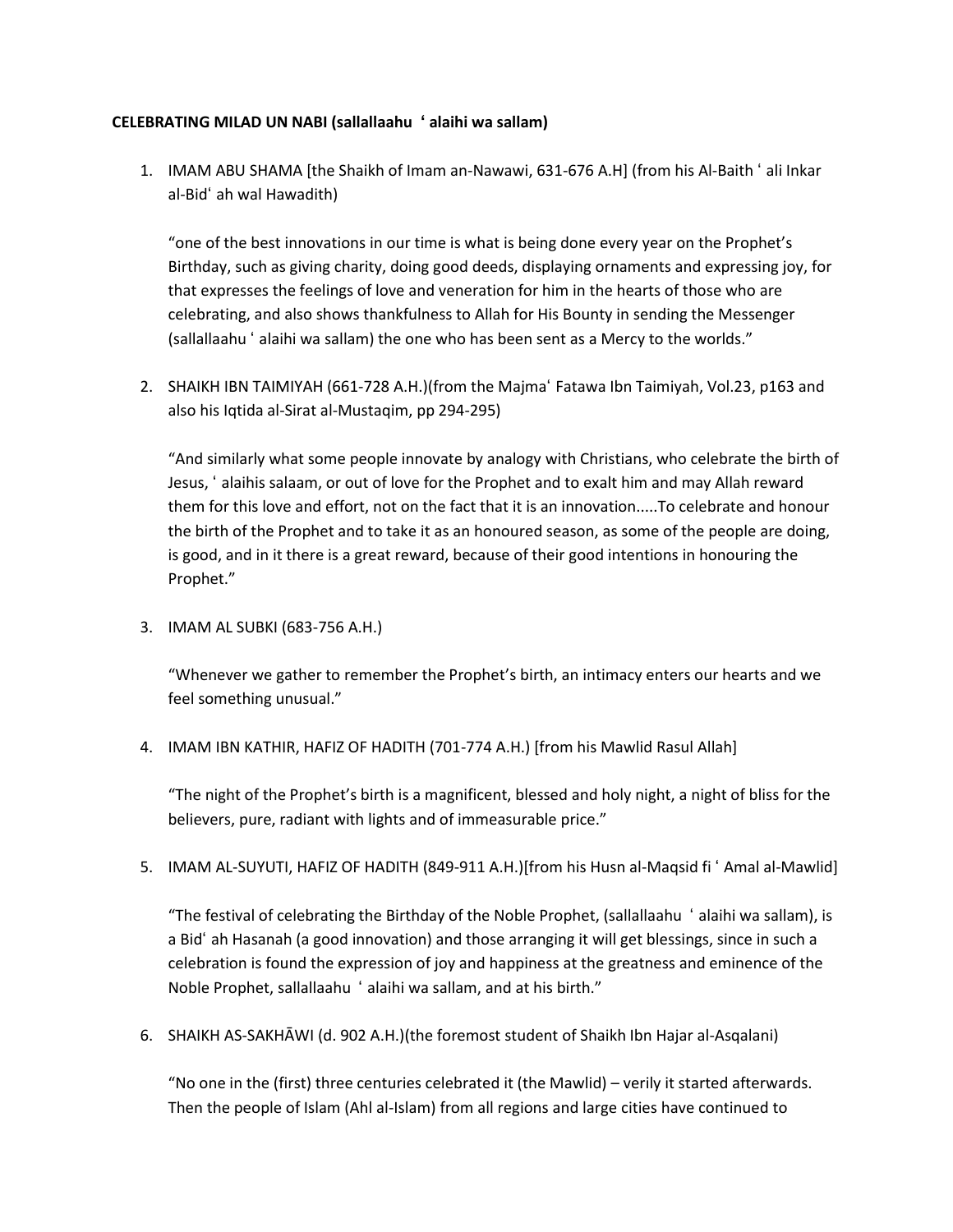celebrate the Mawlid, and to give in charity in its nights, a variety of Sadaqāt and they concern themselves with reading the accounts of his noble birth. And every magnificent Bounty (of Allah) results on them from the Blessings of the Mawlid."

(quoted by Shaikh Ismail Haqqi (d. 1137 A.H.) in his Tafsir, Ruh al-Bayan, Vol. 9, p. 57)

7. SHAIKH IBN HAJAR AL-HAITAMI (909-974 A.H.)

"Verily the Bidʻ ah Hasanah, there is consensus on its commendability. And the celebration of the birth anniversary (of the Prophet) and the gathering of people for that is likewise, i.e., a Bidʻ ah Hasanah."

(quoted by Shaikh Ismail Haqqi (d. 1137 A.H) in his Tafsir, Ruh al-Bayan, Vol. 9, p.56)

8. SHAIKH AL-SHAWKANI (1173-1250 A.H.) [from his book al-Badr al-Taliʻ ]

"Celebrating the birthday of the Prophet ( sallallaahu ʻ alaihi wa sallam) is permissible."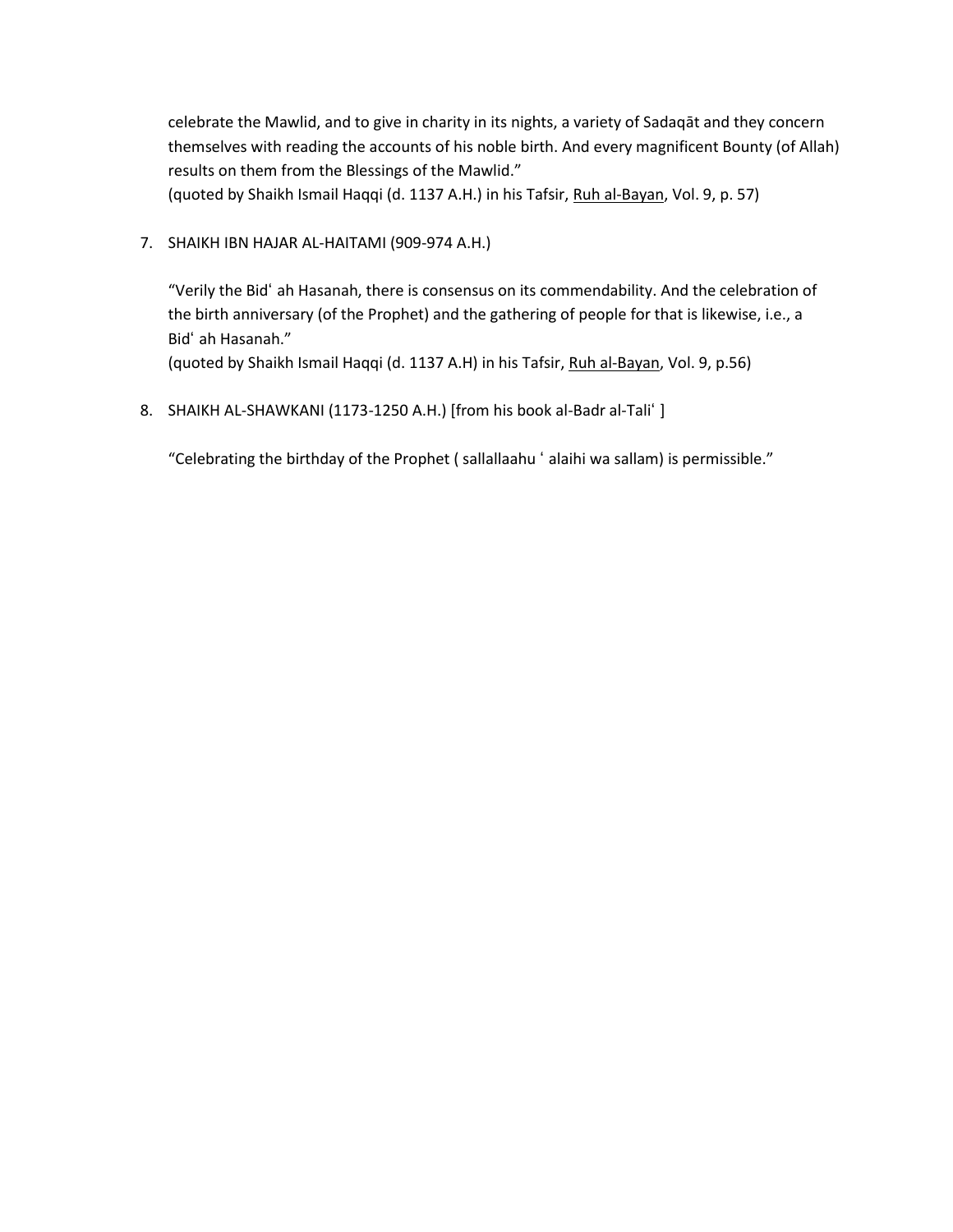EXPRESSING JOY AND HAPPINESS

# **"Say : 'In the Bounty of Allah and in His Mercy – in this, then, let them rejoice : it is better than all (the worldly wealth) that they may amass'."** (Holy Qur'an, 10:58)

"When Abu Lahab died, one of his relatives saw him in a dream in a very bad state and asked him, 'What have you encountered?' Abu Lahab said, 'I have not found any rest since I left you, except that I have been given water to drink in this (the space between his thumb and other fingers) and that is because of my manumitting Thuwaiba'." (Sahih al-Bukhari, Vol. 7, Hadith No. 38)[Transmitted also by Imam Abd al-Razzaq al Sanʻ ani, Hafiz Ibn Hajar, Hafiz Ibn Kathir, Hafiz al-Baihaqi, Hafiz al-Baghawi and others]

These narrations indicate that the relative who saw Abu Lahab was Saiyidunaa Abbas, radiyallaahu ʻ anhu and that the relaxation in punishment takes place every Monday, the weekly anniversary of the birth of the Beloved Messenger, sallallaahu ʻ alaihi was sallam.

#### SHAIKH SHAMS AL-DIN AL-DIMASHQI

When this is a Kafir and his censure has come (in the Qur'an) Perish the hands in the fire of Hell forever It has been narrated that always on Monday (His punishment) is lessened because of his happiness at (the birth of) Ahmad. What is the view then about the servant (of Allah) who spent his whole life Being happy at (the birth of) Ahmad and died an upholder of Tawhid?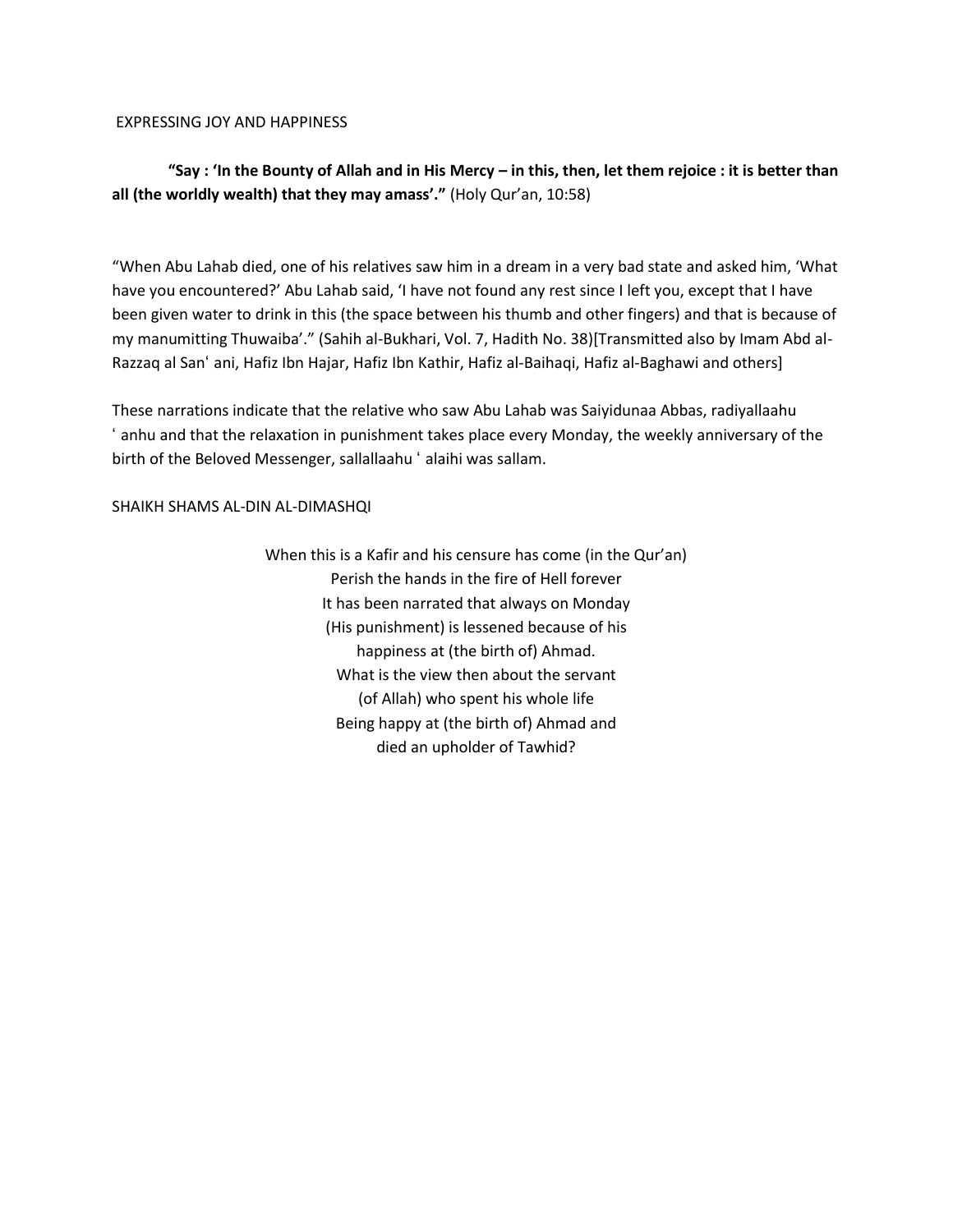PRAISING THE BELOVED MESSENGER sallallaahu ʻ alaihi was sallam

The Ever-Bountiful Creator, Subhanahu wa Taʻ ala chose the name "MUHAMMAD" FOR His Habib and mentions this name in His Final Revelation :

**"Muhammad (sallallaahu ʻ alaihi was sallam) is but a Messenger, Messengers have passed away before him."** (3:144)

**"Muhammad (sallallaahu ʻ alaihi was sallam) is not the father of any man among you, but He is the Messenger of Allah and the seal of the Prophets."** (33:40)

**"And those who have attained to faith and do righteous deeds, and have come to believe in what has been revealed to Muhammad (sallallaahu ʻ alaihi was sallam) – and it is the truth from their Rabb...."** (47:2)

**"Muhammad (sallallaahu ʻ alaihi was sallam) is the Messenger of Allah, and those who are (truly) with him are firm and unyielding to all deniers of truth, (yet) full of mercy towards each other."** (48:29)

This name means, according to Lane's Arabic-English Lexicon (Part 2, p. 640)

"A man praised much or repeatedly or time after time; endowed with many praiseworthy qualities."

And the Infinitely Merciful has indeed praised His Habib much and repeatedly and time after time and has endowed him with unsurpassed praiseworthy qualities, beyond the scope of human comprehension – all true to the name which He chose.

**"And most certainly you (O Prophet) are of a magnificent nature."** (68:4)

**"Verily Allah and His Angels are sending blessings (Salaah) on the Prophet."** (33:56)

**"And We have not sent you (O Prophet) except as a Mercy to all the Worlds."** (21:107)

**"And (have We not) elevated your remembrance (O Prophet) and raised you high in dignity."** (94:4)

**"Behold We have bestowed upon you (O Prophet) good in abundance."** (108:1)

**"He (Allah) knows that which is beyond the reach of a created being's perception (the Unseen) and to none does He disclose aught of the mysteries of His unfathomable knowledge (His Ghaib) unless it be to a Messenger with whom He is pleased."** (72:26-27)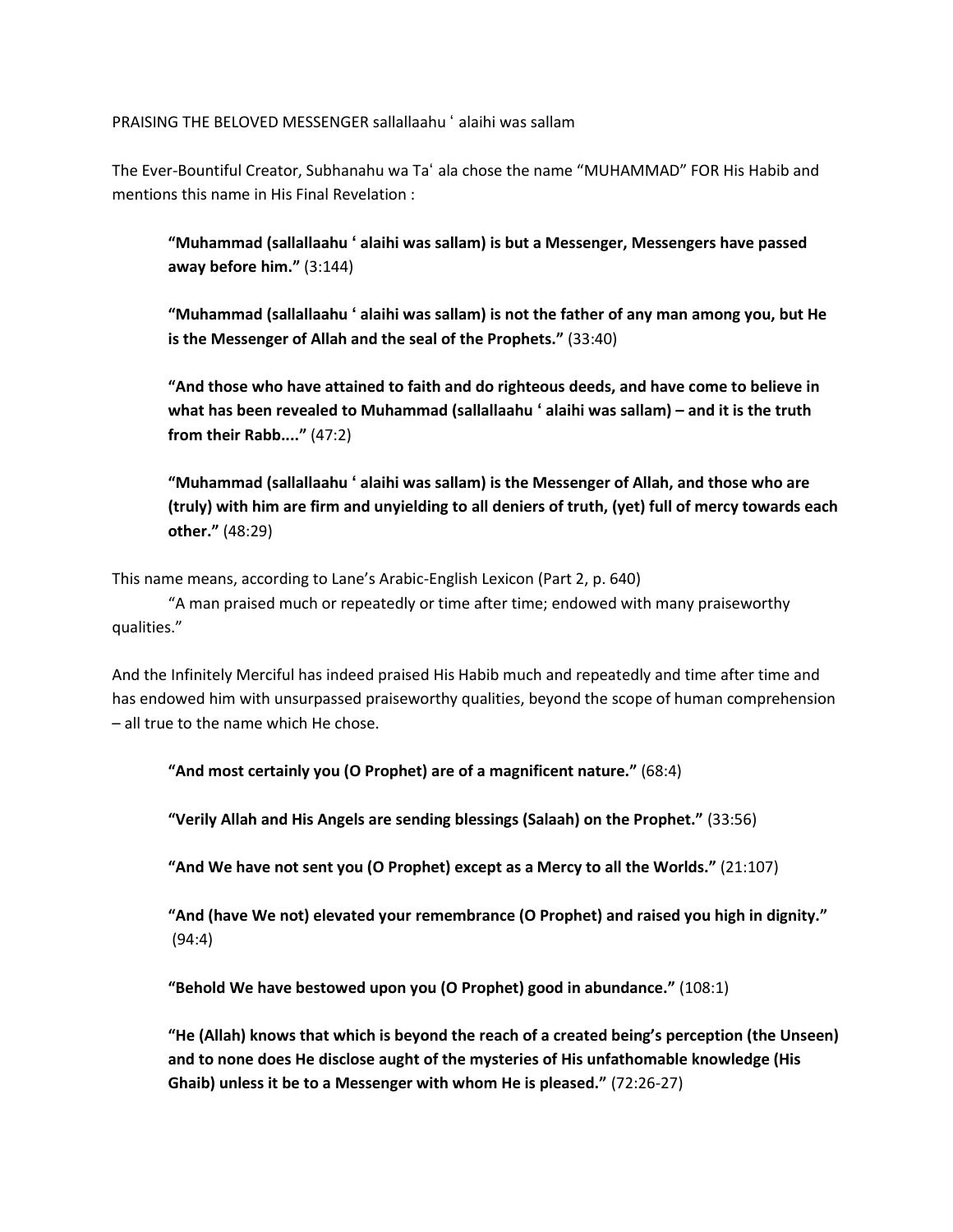## **"And he (the Prophet) is not one to begrudge others the knowledge out of that which is beyond the reach of human perception (the Unseen)."** (81:24)

About the one whom Allah, Subhanahu wa Taʻ ala named "the one who is praised much or repeatedly or time after time" and whom He, the Infinitely Graceful has praised much and repeatedly and time after time, Sheikh Ibn Baz says that "He – peace and blessings of Allah be unto him – also said,

"Do not lavish praise on me, as did the Christians with the son of Maryam. Only I am a human being. Say the Servant and Apostle of Allah,"

purporting this to be the translation of the Prophetic words:

"Laa tutrūnu kamaa atratin – Nasaarabna Maryam. Fa innamaa ana ʻ abd. Fa quluu Abdullaahi wa Rasooluh." (al-Bukhari)

"Do not make Itraa of me as the Christians made Itraa of the son of Maryam. For I am only a Servant. So say the Servant of Allah and His Messenger."

'Do not do what the Christians did,' said the Messenger. What did the Christians do to Saiyidunaa Isa ʻ alaihis-salaam? When they elevated him to being the Son of God and part of the Godhead, were they lavishing praise on him? By no stretch of the imagination! They were clearly insulting him and lying. What then did the Beloved Messenger tell us not to do?

The meanings of making Itraa of someone given in Lane's Arabic-English Lexicon, Part 5, p. 1852

"he praised him; he eulogised or commended him, or he praised him renewing the mention of him, or he praised him exceedingly, or he praised him for the best of the qualities that he possessed; or he praised him for that which was not with him; or he praised him greatly or extravagantly; exceeded the just or usual bounds in praising him – he exceeded the just or usual bounds in praising him and lied therein."

For the insult which the Christians did to Saiyidunaa Isa ʻ alaihis-salaam and their lie regarding him and which we are told not to do to the Beloved Messenger, the only applicable meaning is "he exceeded the just or usual bounds in praising him and lied therein."

We thus understand the Prophetic words,

"Do not exceed the just or usual bounds in praising me and lie therein as the Christians exceeded the just or usual bounds in praising the son of Maryam and lied therein. For I am only a Slave/Servant (and not God or Son of God as he, Isa ʻ alaihis-salaam was only a Slave/Servant and not God or Son of God). So say 'The Servant of Allah and His Messenger (and not Son of God)'."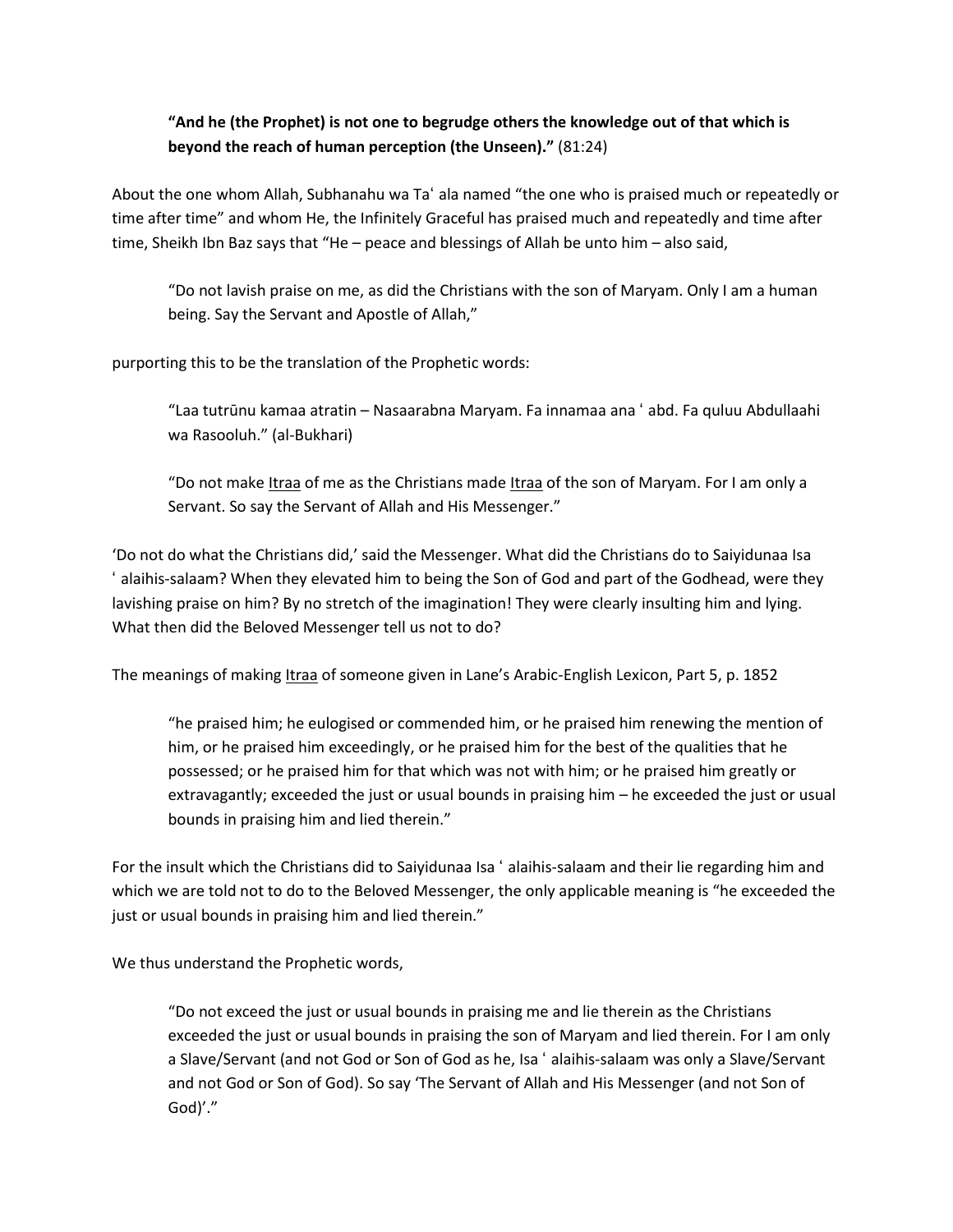How did the Companions understand this Prophetic instruction? They praised him and praised him and praised him, much and repeatedly and time after time.

#### They praised him in prose

"Fidaaka Abii wa Ummii"(May my father and mother be ransomed to you, O Prophet) so many of them repeatedly said.

"O Messenger of Allah! Certainly you are more beloved to me than myself and my wealth and my child and my family. And if I don't come to you and see you, I think I will die."(Abdullah ibn Zaid, R.A.)

#### They praised him in poetry

Saiyidunaa Hassān ibn Thabit (R.A.)

"Allah has joined the name of the Prophet to His Name When the Muazzin says in the five daily Salawāt 'Ash hadu'. And He has split His Name for the sake of the Prophet to exalt him. So the Owner of the ʻ Arsh is Mahmud (the One who is praised) and this is Muhammad (The one who is praised much and repeatedly and time after time)."

#### Saiyidunaa Abbas (R.A.)

"And you (O Prophet) when you were born The earth was illumined and the horizons were gleaming with your light. And we, in that illumination and light And in the paths of guidance are treading."

Saiyidunaa Abdullah ibn Rawahah (R.A.)

"We have Allah's Apostle with us who recites His Book When the morning light shines brilliantly. He showed us the Guidance after (our blindness) so our hearts Are sure that whatever he says will certainly happen He passes the night, his side rising from his bed When the beds of the Mushrikīn are heavy on them."

#### Saiyidunaa Ka'b ibn Zuhayr (R.A.)

"Verily the Messenger is a Nur from which illumination is obtained. A sword from the swords of Allah drawn from the scabbard.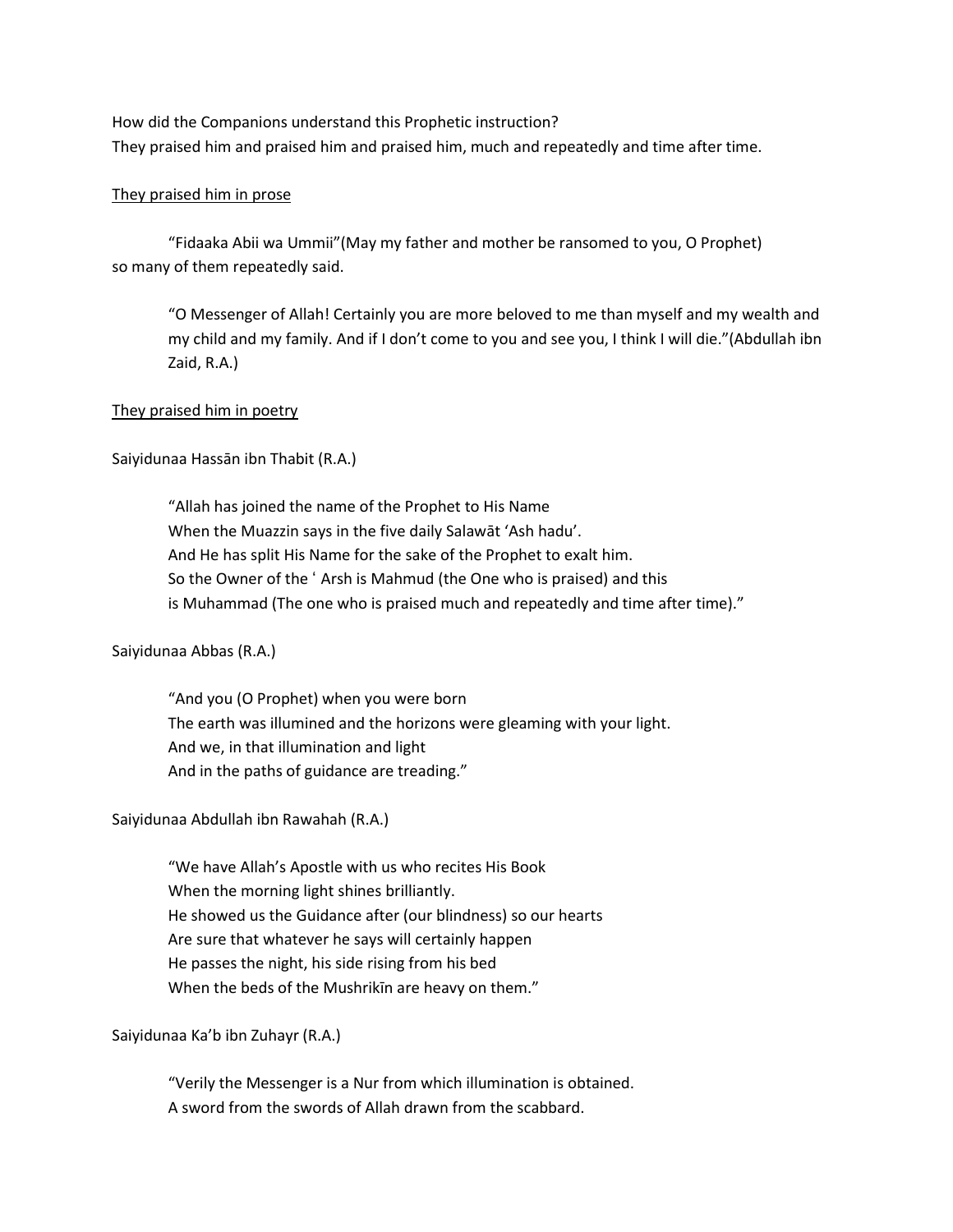#### THEY PRAISED HIM AFTER HE WAS BURIED

Saiyidatunaa Fatimah (R.A.) putting some of the dust of the grave of the Beloved Messenger on her eyes:

"What is the matter with the one who smelt the dust of Ahmad (sallallaahu ʻ alaihi was sallam) That for the rest of time he doesn't (want to) smell the most fragrant of fragrances. Those kinds of calamities have befallen me, if they had Befallen the days they would have turned into nights."

#### AND THE UMMAH HAS CONTINUED TO PRAISE HIM IN PROSE AND IN POETRY

A desert Arab at the blessed grave of the Beloved Messenger (cf. The Tafsir of Allama Ibn Kathir, Surah 4 Ayah 64),

"O the best of those whose bones are buried in the room Such that the room and the space have become perfumed with their fragrance My self is ransomed to the grave in which you (O Prophet) are residing, In it is virtue and in it are generosity and nobility."

#### AND THE UMMAH HAS CONTINUED TO PRAISE HIM IN ALL ITS LANGUAGES

Maulana Abdul Aleem Siddique (R.A.)

"O Allah! Bestow on me that tongue that praises (and can praise) Muhammad (sallallaahu ʻ alaihi was sallam) With a praise, which every moment is befitting to the status and eminence of Muhammad (sallallaahu ʻ alaihi was sallam)

IMAM SHARFUDDIN AL-BUSARI (608-695 A.H.)

How beautifully has Imam Sharfuddin al-Busari paraphrased the Hadith of the Beloved Messenger, sallallaahu ' alaihi was sallam, in his Qasidah al-Burdah

"Abandon that which the Christians claim about their Prophet And adjudge (after abandoning that) whatever praise of him you wish and judge Ascribe to his person ANY NOBILITY that you wish Attribute to his rank ANY GRANDEUR that you wish For certainly the virtues and excellence of the Messenger of Allah sallallaahu ʻ alaihi was sallam are such that they Have no limit by which a speaker may describe them with his mouth."